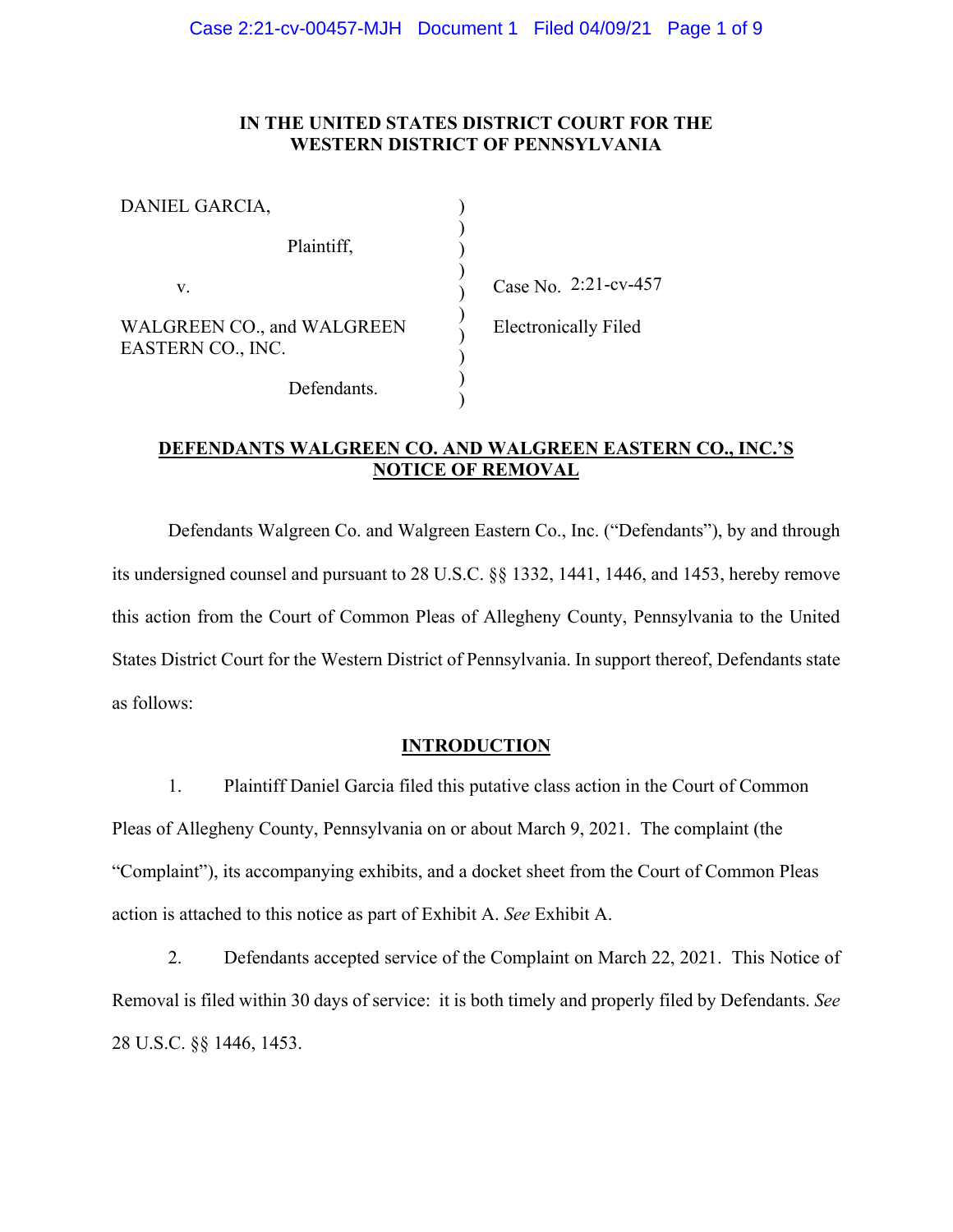## Case 2:21-cv-00457-MJH Document 1 Filed 04/09/21 Page 2 of 9

 $3.$ Plaintiff alleges that he resides in this Commonwealth and, upon information and belief, is a citizen of this Commonwealth. Compl.  $\oint$  6.

 $4.$ Walgreen Co. is a Delaware corporation. Walgreen Eastern Co., Inc. is a New York Corporation. Both Defendants are headquartered in Deerfield, Illinois. Walgreen Co. is a thus citizen of Delaware and Illinois, and Walgreen Eastern Co. is a citizen of New York and Illinois, for purposes of diversity jurisdiction under  $28$  U.S.C.  $\S$  1332.

5. Removal of this action is appropriate under 28 U.S.C.  $\S$  1332(d) because the parties are completely diverse, the putative class size exceeds 100, and the amount in controversy exceeds \$5,000,000.

## THE ALLEGATIONS IN THE COMPLAINT

6. Plaintiff's Complaint alleges Defendants violated the Pennsylvania Unfair Trade Practices and Consumer Protection Law ("UTPCPL") by charging sales tax on face masks. Compl.  $\P\P$ 34-38.

 $7<sub>1</sub>$ Garcia alleges that he purchased a face mask from Defendants on October 22, 2020. Id.  $\P$  14.

8. Garcia alleges that Defendants violated Sections 201-1 of UTPCPL in connection with that transaction. *Id.*  $\P\P$  34-38.

9. Garcia seeks to represent a class of "all persons who purchased a protective face" mask or face covering from Defendants at a retail store in Pennsylvania, or from Defendants over the internet and arranged for delivery into Pennsylvania, and who were charged an amount purporting to represent sales tax on that purchase since March 6, 2020." Id.  $\parallel$  25.

10. Garcia alleges that he lost money or property as result of Defendants' violations and therefore, pursuant to the UTPCPL, he and the putative class are entitled to a minimum of one

 $-2-$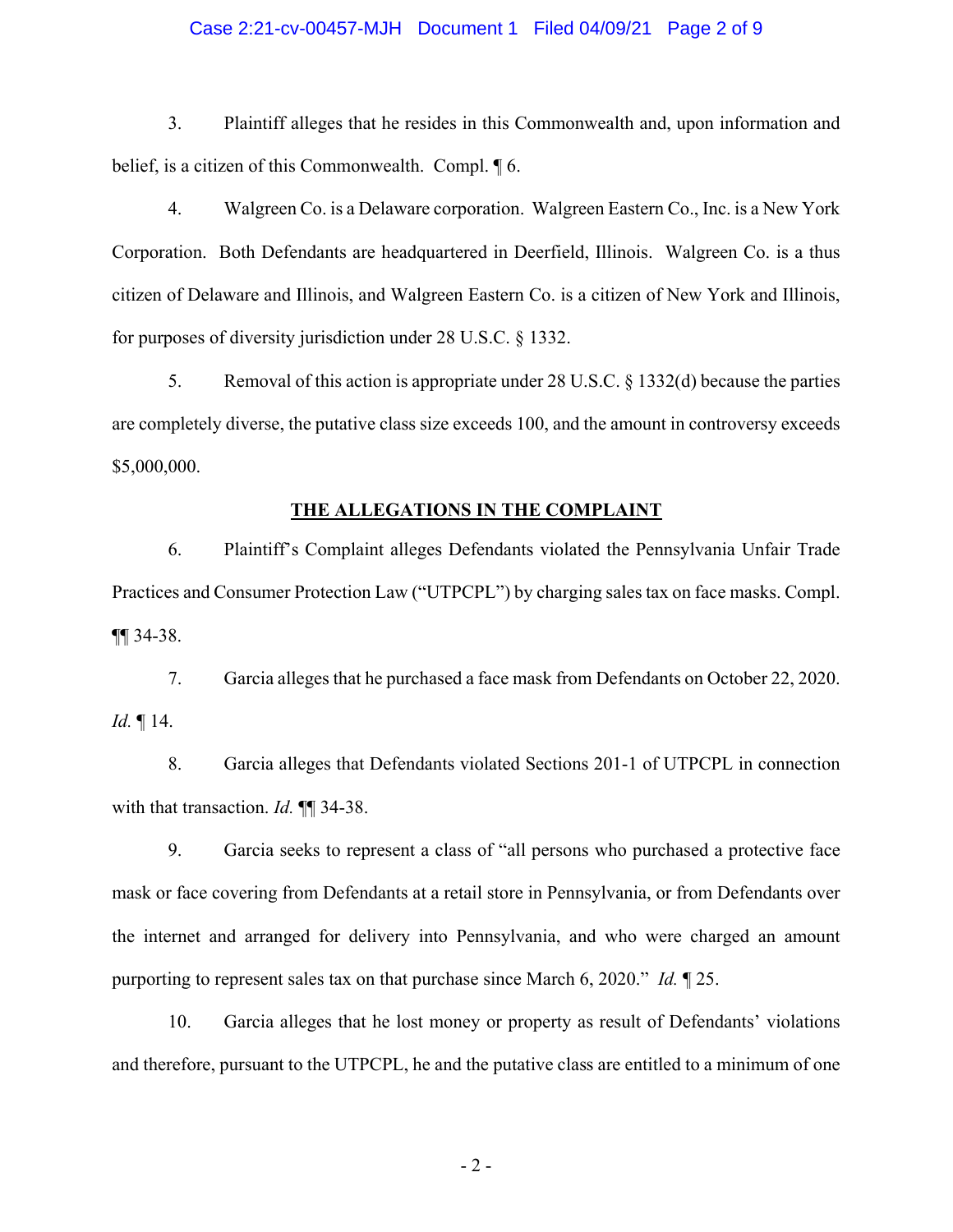#### Case 2:21-cv-00457-MJH Document 1 Filed 04/09/21 Page 3 of 9

hundred dollars (\$100) per violation under 73 P.S. 201-9.2, as well as reasonable costs and attorney fees and such additional relief the Court deems necessary and proper. *Id.* 138.

## **JURISDICTIONAL STATEMENT**

11. The Class Action Fairness Act of 2005 ("CAFA"), Pub. L. No. 109-2, 119 Stat. 4 (2005) grants federal courts diversity jurisdiction over putative class actions that were commenced on or after its effective date of February 18, 2005, and that have minimal diversity, 100 or more class members, and an aggregate amount in controversy over \$5,000,000. See 28 U.S.C. §§ 1332 note;  $1332(d)(2)(A)$ ,  $1332(d)(5)(B)$ ,  $1332(d)(6)$ . This action satisfies each of these requirements.

#### $\mathbf{A}$ . Commencement

As set forth above, Garcia commenced this action on or about March 9, 2021, after 12. CAFA's effective date. See Compl. Accordingly, CAFA applies to this action. See 28 U.S.C. § 1332 note.

#### **B. Minimal Diversity of Citizenship**

13. CAFA requires only minimal diversity, *i.e.*, that "any member of a class of plaintiffs" is a citizen of a State different from any defendant." 28 U.S.C.  $\S$  1332(d)(2)(A).

14. Walgreen Co. is a citizen of Delaware and Illinois for purposes of 28 U.S.C. § 1332(c)(1). Walgreen Eastern Co., Inc. is a citizen of New York and Illinois for purposes of 8 U.S.C.  $§$  1332(c)(1).

15. The Complaint alleges that plaintiff is a natural person who resides in Pennsylvania. Compl.  $\P$  1. In addition, the alleged putative class consists of individuals who purchased face masks in, or for delivery into, Pennsylvania. *Id.* 125. Defendants allege, upon information and belief, that Plaintiff is, and numerous members of the alleged putative class are, domiciled in Pennsylvania. Therefore, they are citizens of Pennsylvania. See Papurello v. State Farm Fire & Cas. Co., 144 F. Supp. 3d 746, 752 (W.D. Pa. 2015) ("Citizenship of natural persons is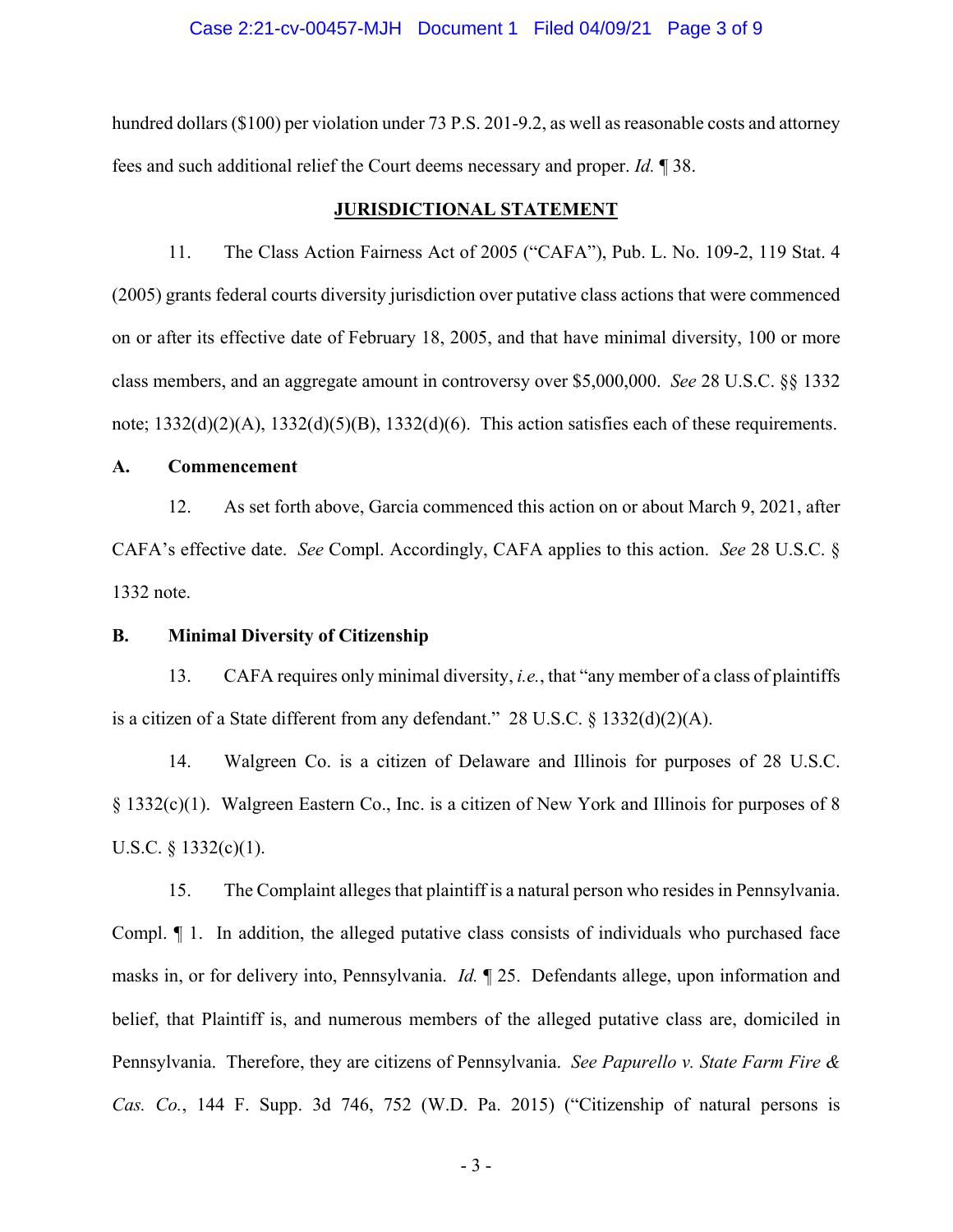## Case 2:21-cv-00457-MJH Document 1 Filed 04/09/21 Page 4 of 9

synonymous with domicile, and the domicile of an individual is his true, fixed and permanent home and place of habitation") (internal quotation marks and citations omitted).

16. Because Garcia and members of the alleged putative class are citizens of a state different from each Defendant, minimal diversity exists. 28 U.S.C. § 1332(d)(2)(A); *Papurello*, 144 F. Supp. 3d at 755 ("CAFA requires minimal diversity—i.e., a showing that any class member and any defendant are citizens of different states") (internal quotation marks and citations omitted).

**C. Numerosity** 

17. CAFA requires that "the number of members of all proposed plaintiff classes in the *aggregate*" be at least 100. 28 U.S.C.  $\S$  1332(d)(5)(B) (emphasis added). The alleged putative class satisfies this requirement.

18. The Complaint alleges that "the members of class [sic] is so numerous that joinder of all class members is impracticable." Compl. 127.

19. The Complaint further alleges that "there are almost 13,000,000 citizens residing within the Commonwealth of Pennsylvania as of July 1, 2019," and each citizens is subject to Governor Wolf's face-mask order, "there are likely *hundreds, thousands, or more* members of each aforementioned class." *Id.* (emphasis added).

20. Furthermore, based on Defendants' business records, Defendants can confirm that the alleged putative class exceeds 100 individuals.

21. Accordingly, CAFA's numerosity requirement is satisfied. See 28 U.S.C.  $\S$  1332(d)(5)(B).

## **D.** Amount in Controversy

22. CAFA requires that "the matter in controversy exceeds the sum or value of \$5,000,000, exclusive of interest and costs." *Id.* § 1332(d)(2). It further provides that "to

 $-4-$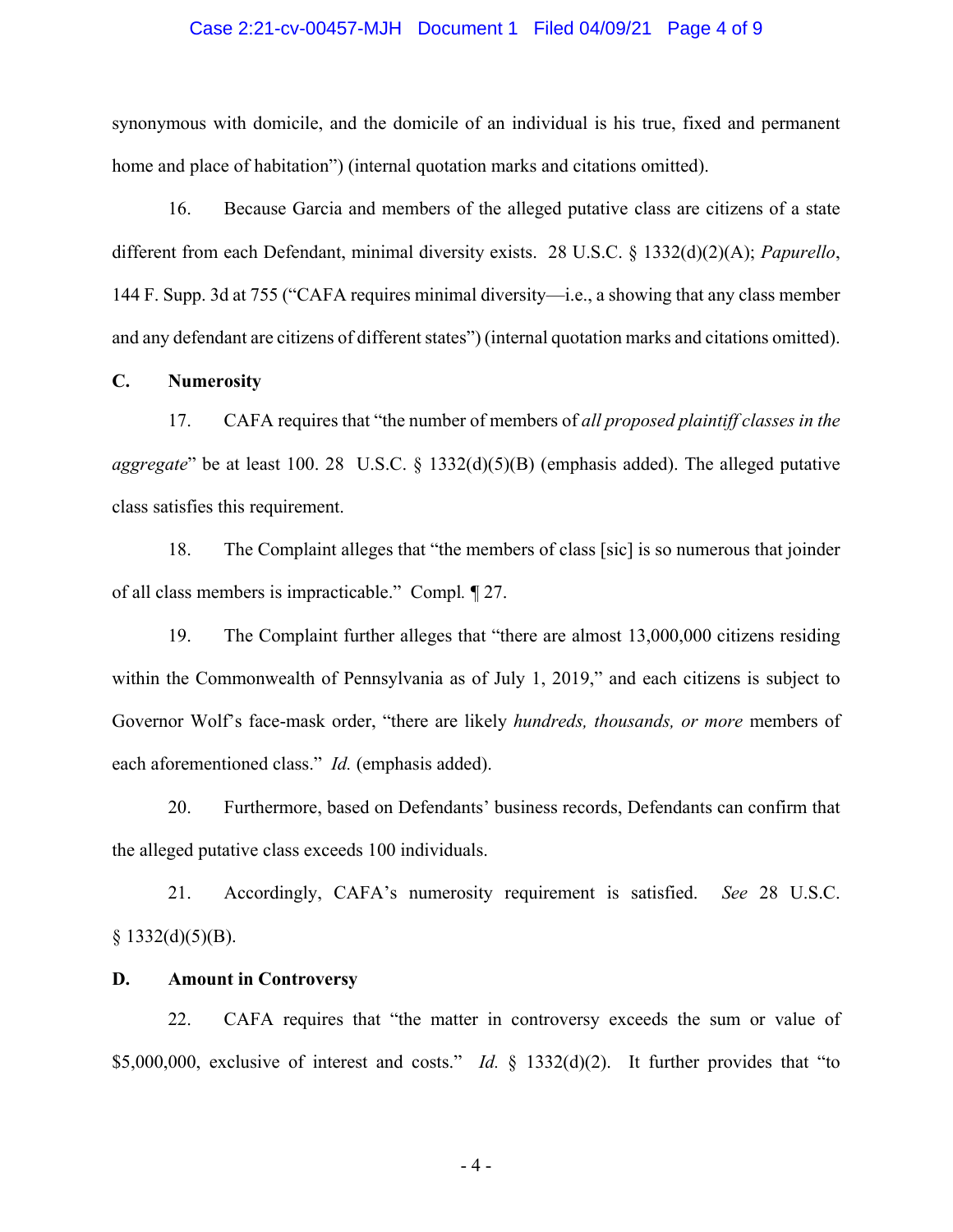## Case 2:21-cv-00457-MJH Document 1 Filed 04/09/21 Page 5 of 9

determine whether the matter in controversy exceeds the sum or value of \$5,000,000," the "claims" of the individual class members shall be aggregated." *Id.*  $\frac{1}{2}$  1332(d)(6).

23. Although Defendants deny that it they have any liability to Garcia or the alleged putative class in this action<sup>1</sup> and deny that any class could be properly certified under Federal Rule of Civil Procedure 23, the aggregate amount of relief sought by the alleged putative class exceeds \$5,000,000, exclusive of interest and costs. Dart Cherokee Basin Operating Co., LLC v. Owens, 574 U.S. 81, 84 (2014) ("When the plaintiff's complaint does not state the amount in controversy, the defendant's notice of removal may do so" (citing 28 U.S.C.  $\S$  1446(c)(2)(A))).

24. Garcia and the alleged putative class seek a minimum of statutory damages of \$100 for each alleged violation of the UTPCPL. Compl. 144.

25. Defendants' business records indicate that more than 50,000 sales of face masks or face coverings are encompassed by the claims of the alleged putative class. Accordingly, the alleged statutory damages sought by the putative class, taken together, exceed \$5,000,000 (50,001) sales x  $$100$  per sale = \$5,000,100).

26. In addition, Garcia, on behalf of himself and the alleged putative class, seeks "reasonable costs and attorney fees and such additional relief the Court deems necessary and proper." Id. ¶ 186. Attorneys' fees are included in determining the amount in controversy for purposes of CAFA jurisdiction. Verma v. 3001 Castor, Inc., 937 F.3d 221, 227 (3d Cir. 2019).

 $\mathbf{1}$ By removing this action to this Court, Defendants do not concede that they are liable for any amount, let alone an amount greater than \$5,000,000, to the members of the alleged putative class. See, e.g., Brill v. Countrywide Home Loans, Inc., 427 F.3d 446, 449 (7th Cir. 2005) "The defendant] did not have to confess liability in order to show that the controversy exceeds the threshold."); see also Margulis v. Resort Rental, LLC, No. 08-1719, 2008 U.S. Dist. LEXIS 115287, at \*13 (D.N.J. June 30, 2008) (same). Instead, "[t]he amount in controversy is simply an estimate of the total amount in dispute, not a prospective assessment of defendant's liability." Lewis v. Verizon Commc'ns, Inc., 627 F.3d 395, 400 (9th Cir. 2010) (citing cases).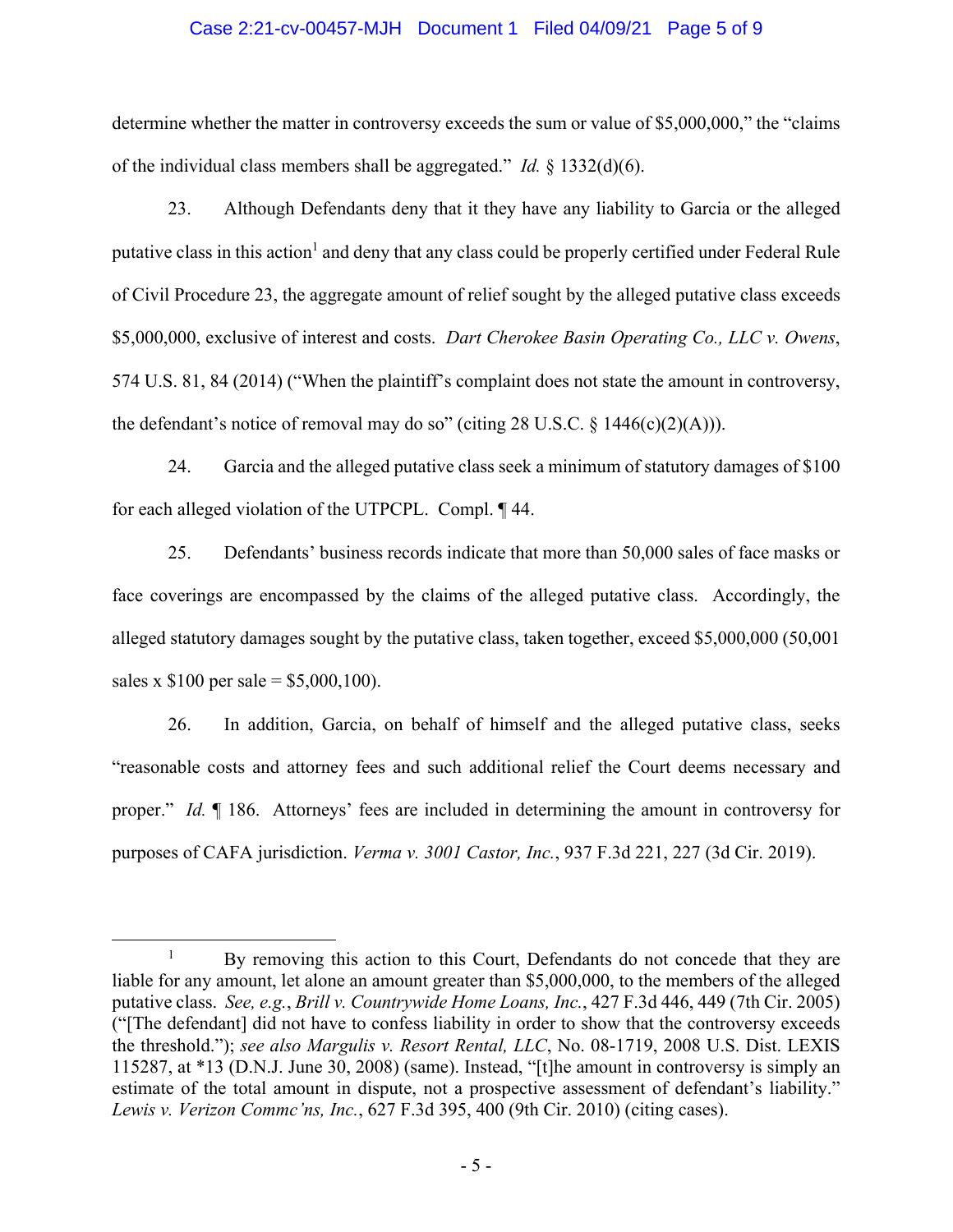## Case 2:21-cv-00457-MJH Document 1 Filed 04/09/21 Page 6 of 9

27. "A median recovery range for attorney's fees is approximately 30 percent." Neale v. Volvo Cars of N. Am., LLC, 794 F.3d 353, 357 n.1 (3d Cir. 2015). Thus, the inclusion of attorneys' fees would elevate the amount in controversy even further above the threshold CAFA jurisdictional requirement.

28. Because this is a putative class action that was commenced after February 18, 2005, in which there is minimal diversity, at least 100 putative class members, and more than \$5,000,000 in the aggregate in controversy, this Court has original subject matter jurisdiction under 28 U.S.C.  $\S$  1332, and the action is removable under 28 U.S.C.  $\S$  1441(a).

## PROCEDURAL STATEMENT

29. Pursuant to 28 U.S.C.  $\S$  1446(a), copies of the Complaint and any other process, pleadings, and orders that Plaintiff purportedly served on Defendants as of the date of the Notice of Removal are attached collectively as Exhibit A.

30. Pursuant to 28 U.S.C.  $\S$  1446(a), it is sufficient to provide a "short and plain" allegation of jurisdiction, and it is not necessary to attach evidence establishing those allegations. See Dart Cherokee Basin Operating Co., 574 U.S. at 84 ("A statement 'short and plain' need not contain evidentiary submissions."); Judon v. Travelers Prop. Cas. Co. of Am., 773 F.3d 495, 500 n.2 (3d Cir. 2014) ("[A] defendant's notice of removal then serves the same function as the complaint would in a suit filed in federal court." (internal quotation marks and citations omitted)).

31. Pursuant to 28 U.S.C. § 1446(b) and Federal Rule of Civil Procedure 6, the original Notice of Removal was timely filed within 30 days of service because Defendants accepted service on March 22, 2020. See, e.g., Murphy Bros., Inc. v. Michetti Pipe Stringing, Inc., 526 U.S. 344  $(1999).$ 

32. Pursuant to 28 U.S.C. § 1441(a), removal to the United States District Court for the Western District of Pennsylvania is proper because it embraces the Court of Common Pleas of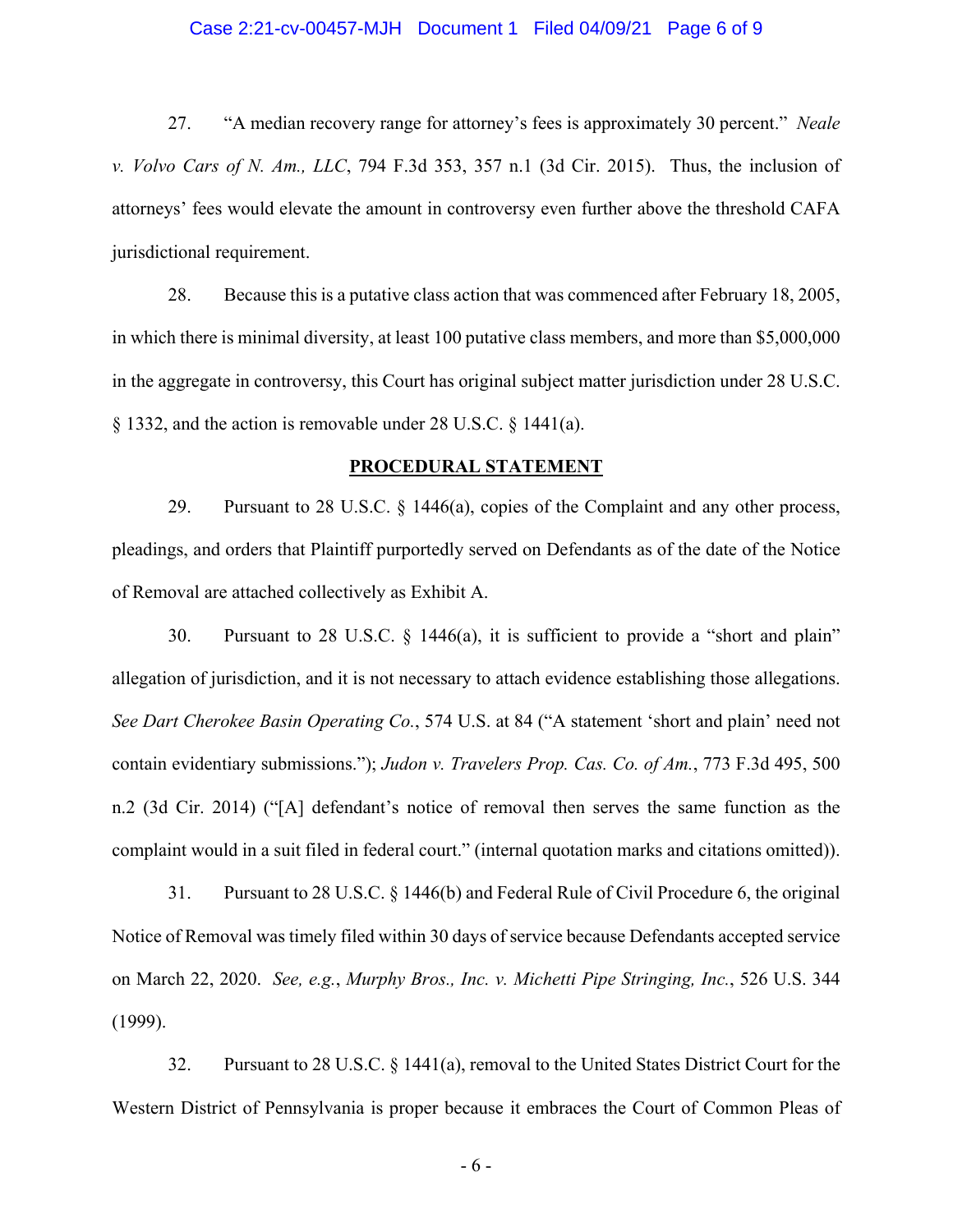## Case 2:21-cv-00457-MJH Document 1 Filed 04/09/21 Page 7 of 9

Allegheny County, Pennsylvania, where this action was pending before it was removed. See 28 U.S.C.  $§$  118(c).

33. Pursuant to 28 U.S.C. § 1446(d), Defendants will promptly file a copy of this Notice of Removal in the Court of Common Pleas of Allegheny County, Pennsylvania, and will give Plaintiff written notice of its filing.

34. By removing the action to this Court, Defendants do not waive any defenses that are available to them under state or federal law. Defendants expressly reserve all threshold defenses to this action and its right, for example, to move to compel arbitration, to dismiss or for the entry of judgment pursuant to Federal Rules of Civil Procedure 12 and 56, and/or to strike or oppose the certification of any putative class pursuant to Federal Rule of Civil Procedure 23.

WHEREFORE, pursuant to 28 U.S.C. §§ 1332, 1441, 1446, and 1453, Defendants respectfully remove this action from the Court of Common Pleas of Allegheny County, Pennsylvania, to the United States District Court for the Western District of Pennsylvania.

Date: April 9, 2021

/s/ James L. Rockney, Jr. James L. Rockney, Jr. (PA I.D. 200026)  $i$ rockney@reedsmith.com Ginevra F. Ventre (PA I.D. 316897) gventre@reedsmith.com **REED SMITH LLP** 225 Fifth Avenue – Suite 1200 Pittsburgh, PA 15222-2716 Telephone: +1 412 288 3131 Facsimile:  $+1$  412 288 3063

Douglas C. Rawles, Esq. (Pro Hac Vice to be Submitted)  $drawles@reedsmith.com$ **REED SMITH LLP** 355 South Grand Avenue, Suite 2900 Los Angeles, CA 90071 Telephone: +1 213 457 8128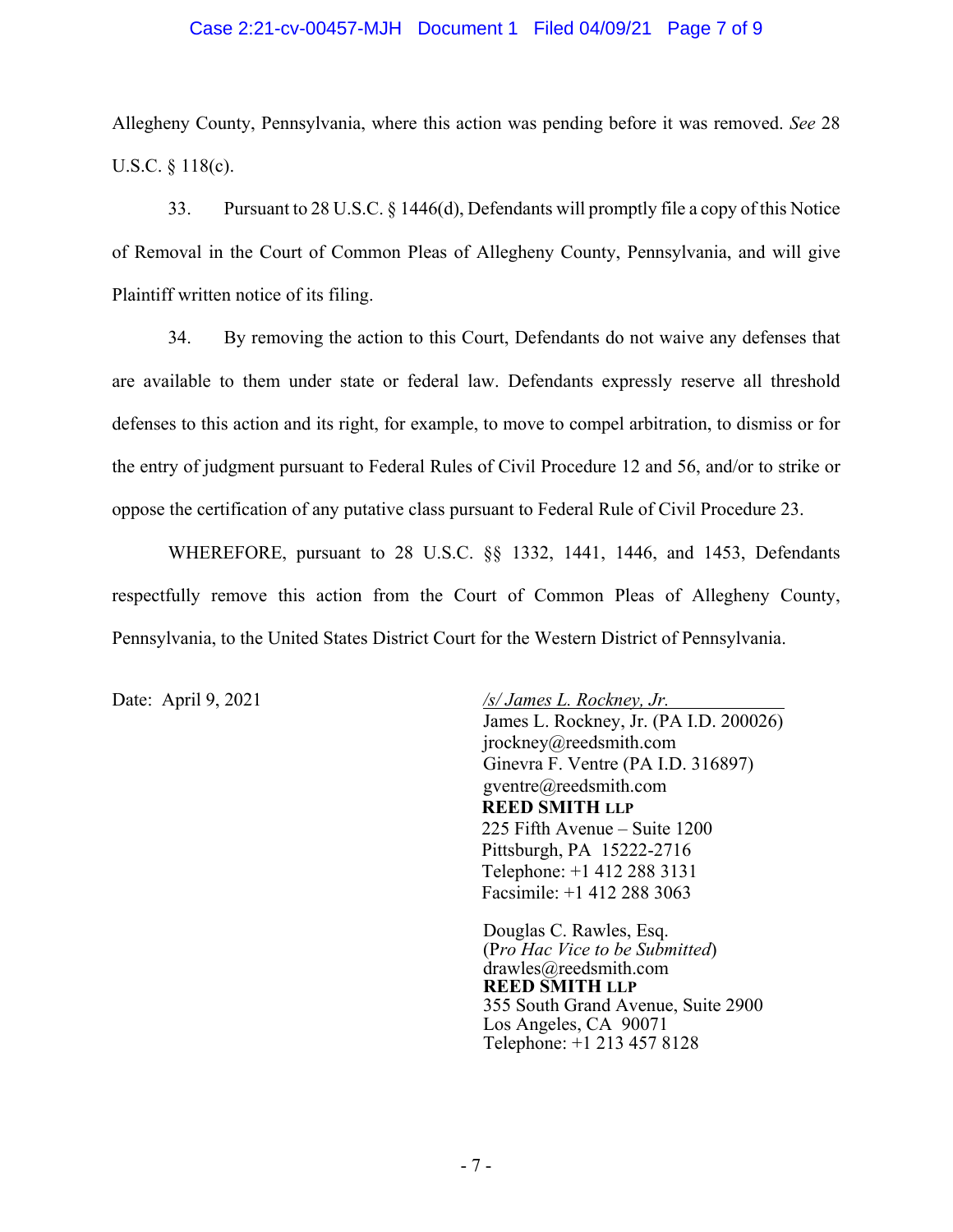*Counsel for Defendants Walgreen Co. and Walgreen Eastern Co. Inc.*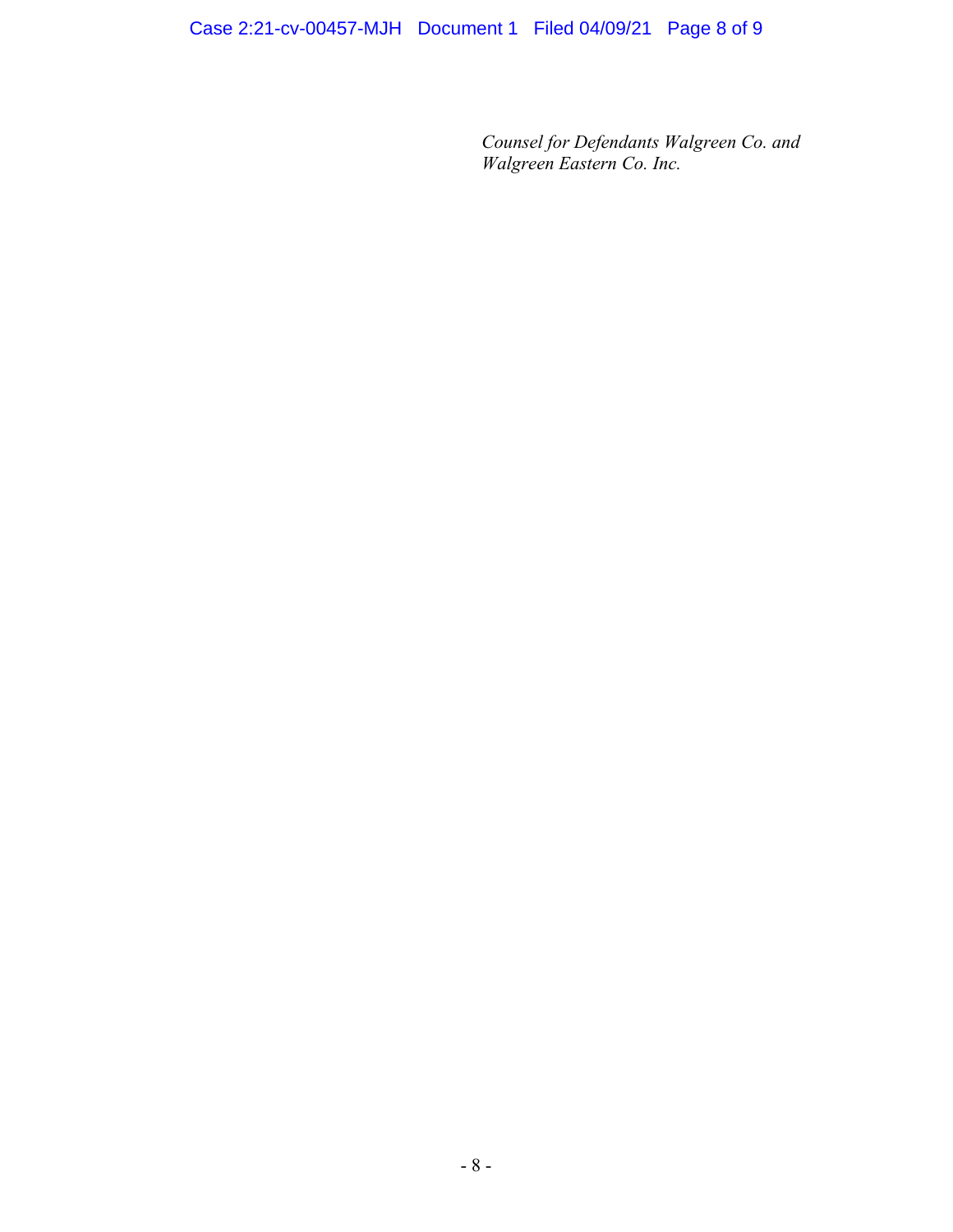# IN THE COURT OF COMMON PLEAS OF ALLEGHENY COUNTY, PENNSYLVANIA

| DANIEL GARCIA, individually and on<br>behalf of all others similarly situated, | <b>CIVIL DIVISION</b>                                                                                                                                                                         |
|--------------------------------------------------------------------------------|-----------------------------------------------------------------------------------------------------------------------------------------------------------------------------------------------|
| Plaintiff,<br>V.                                                               | No.                                                                                                                                                                                           |
|                                                                                | <b>CLASS ACTION</b>                                                                                                                                                                           |
| WALGREEN CO., and WALGREEN<br>EASTERN CO., INC.,                               | <b>CLASS ACTION COMPLAINT</b>                                                                                                                                                                 |
| Defendants.                                                                    | Filed on behalf of Plaintiff:<br>Daniel Garcia                                                                                                                                                |
|                                                                                | Counsel of record for Plaintiff:                                                                                                                                                              |
|                                                                                | Kevin W. Tucker (He/Him/His)<br>Pa. No. 312144<br><b>EAST END TRIAL GROUP LLC</b><br>6901 Lynn Way, Suite 215<br>Pittsburgh, PA 15208<br>Tel. (412) 877-5220<br>ktucker@eastendtrialgroup.com |

*Other Attorneys On Signature*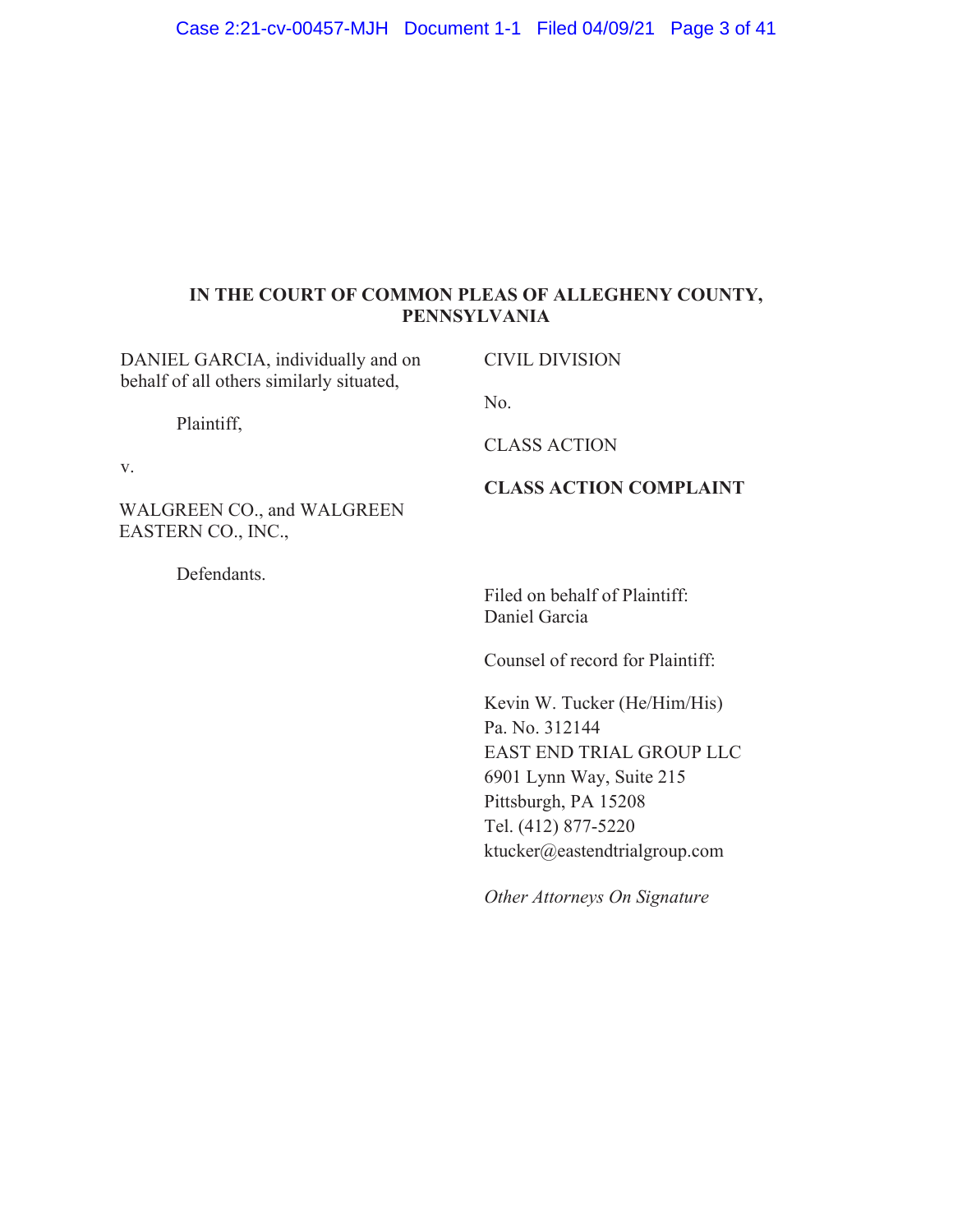## IN THE COURT OF COMMON PLEAS OF ALLEGHENY COUNTY, **PENNSYLVANIA**

DANIEL GARCIA, individually and on behalf of all others similarly situated,

**CIVIL DIVISION** 

Plaintiff,

No.

**CLASS ACTION** 

 $V_{\star}$ 

**WALGREEN CO., and WALGREEN** EASTERN CO., INC.,

Defendants.

## **CLASS ACTION COMPLAINT**

Plaintiff Daniel Garcia ("Plaintiff" or "Garcia"), individually and on behalf of all others similarly situated, brings this action against Defendants Walgreen Co. and Walgreen Eastern Co., Inc. ("Defendants" or "Walgreens"), and alleges as follows:

# **NATURE OF THE ACTION**

 $1.$ This action seeks statutory damages, attorneys' fees, and costs against Defendants for violations of Pennsylvania's Unfair Trade Practices and Consumer Protection Law ("UTPCPL"), 73 Pa. Stat. § 201-1, et seq.

## **JURISDICTION AND VENUE**

- $2.$ The Court has subject matter jurisdiction under 42 Pa. C.S.  $\S$  931.
- $3.$ The Court has personal jurisdiction over Defendants under 42 Pa. C.S. § 5301.

 $4.$ Venue is proper under Pa. R. Civ. P. 2179 because Defendants regularly conduct business in this County, this is the County where the cause of action arose, and/or this is the County where the transactions or occurrences took place out of which the cause of action arose.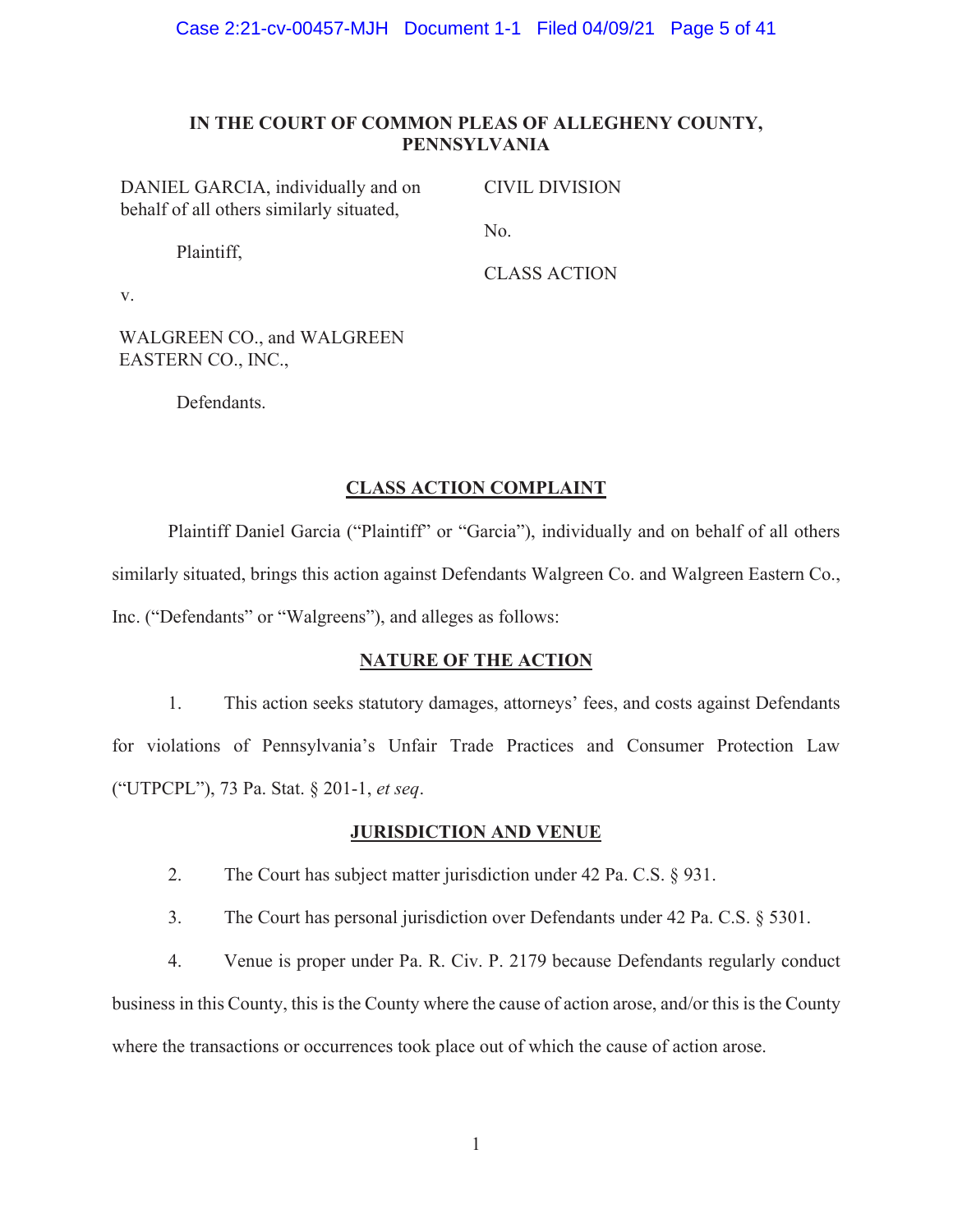## Case 2:21-cv-00457-MJH Document 1-1 Filed 04/09/21 Page 6 of 41

5. Principles of comity and the Tax Injunction Act, U.S.C.  $\S$  1341, require the state courts of the Commonwealth of Pennsylvania to address matters involving state tax laws and regulations. See Farneth v. Wal-Mart Stores, Inc., No. 13-1062, 2013 WL 6859013 (W.D. Pa. Dec.  $30, 2013$ ).

## **PARTIES**

6. Garcia is a natural person over the age of eighteen. He resides in Allegheny County, Pennsylvania.

7. Walgreen Co. is an Illinois corporation headquartered in Deerfield, Illinois.

8. Walgreen Eastern Co., Inc. is a New York corporation headquartered in Deerfield,

Illinois.

9. Defendants operate brick-and-mortar and online retail stores under the brand name

Walgreens.

10. Defendants own, operate, or manage at least 200 brick-and-mortar retail locations in Pennsylvania.

## FACTUAL ALLEGATIONS

11. Retailers cannot charge or collect sales tax on protective face masks or face coverings because they are nontaxable.<sup>1</sup>

<sup>&</sup>lt;sup>1</sup> Ex. 1, Governor Tom Wolf, *Proclamation of Disaster Emergency* (Mar. 6, 2020 and extended on June 3, 2020, Aug. 31, 2020, Nov. 24, 2020, and Feb. 19, 2021). Ex. 2, Pennsylvania Dept. of Revenue, Masks and Ventilators (Apr. 23, 2020) ("Protective face masks that are sold at retail are exempt from Pennsylvania sales tax during the emergency disaster declaration issued on March 6, 2020 by Governor Wolf."); Ex. 3, Pennsylvania Dept. of Revenue, Masks and Ventilators (updated Oct. 30, 2020) ("Are masks and ventilators subject to PA sales tax? No, face masks (cloth and disposable) are exempt from Pennsylvania sales tax."); and Ex. 4, Pennsylvania Dept. of Revenue, Sales and Tax Bulletin 2021-01 (Jan. 20, 2021) ("In response to consumer demand for medical masks outpacing supply and leading consumers to use nonmedical masks and face coverings for medical purposes, namely to prevent and control the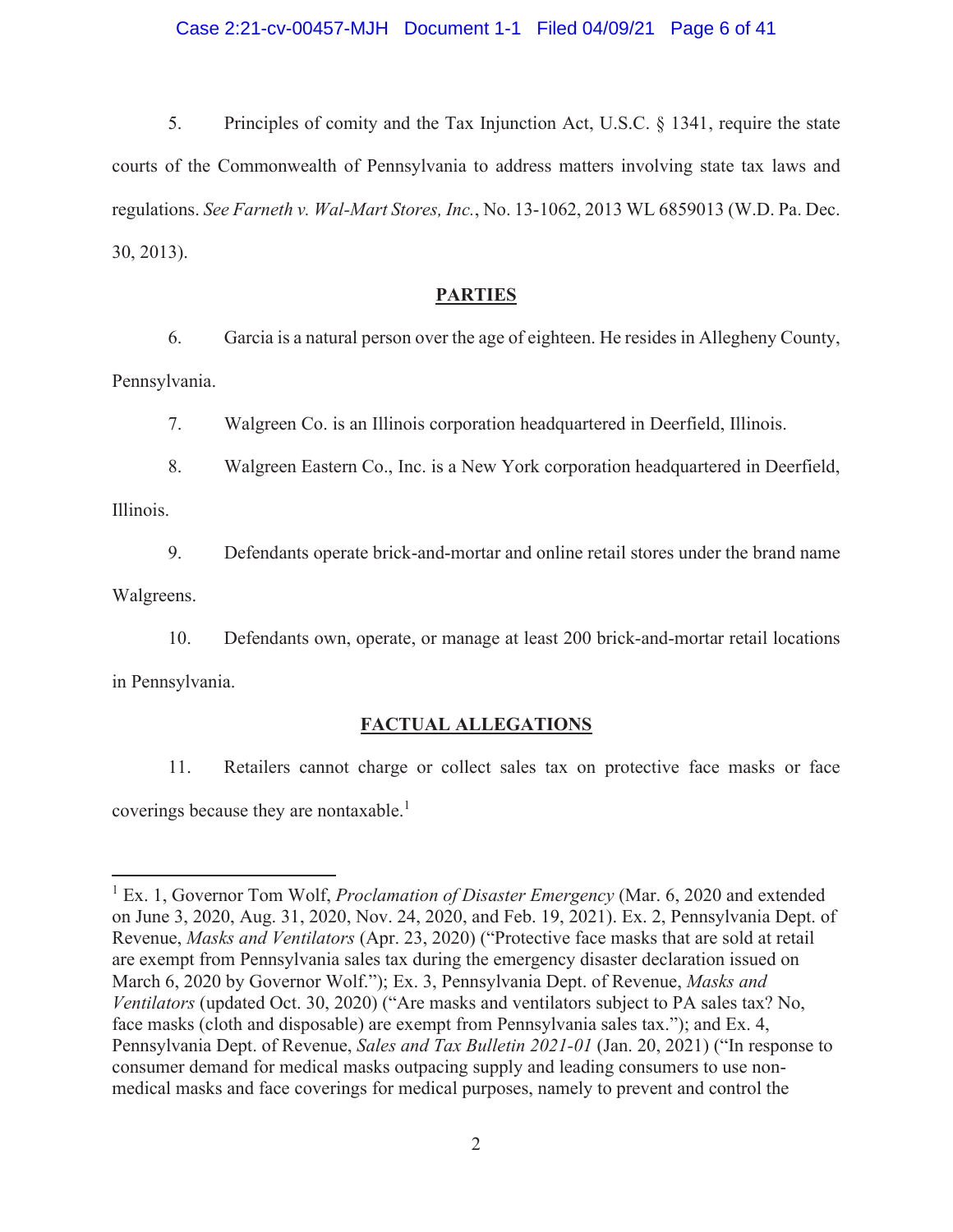## Case 2:21-cv-00457-MJH Document 1-1 Filed 04/09/21 Page 7 of 41

 $12.$ At all relevant times, Defendants sold protective face masks and charged tax on these purchases.

13. Defendants knew or should have known that it was impermissible to charge or collect sales tax on protective face masks.

 $14.$ Garcia bought a protective face mask from Defendants at a retail store located at 1701 William Flynn Hwy, Glenshaw, PA 15116, on October 22, 2020.

15. Defendants advertised the mask Garcia purchased as costing \$8.99.

16. Yet Defendants charged, and Garcia paid, \$9.62 for the mask.

17. The extra \$0.63 equals 7% of the mask's advertised price.

18. Garcia did not discover the extra \$0.63 charge until reviewing his receipt.<sup>2</sup>

19. The receipt identified the extra \$0.63 charge as sales tax.

20. Defendants operate, control, maintain, and are otherwise responsible for the POS systems in their brick-and-mortar locations and online stores.

21. Defendants' POS systems regularly charge and collect sales tax on protective face masks sold at Defendants' brick-and-mortar locations in Pennsylvania and online to persons in Pennsylvania.

22. By charging and collecting sales tax on protective face masks, Defendants denied Garcia and the Class the money and the benefit of the use and retention of money they otherwise would have had, benefited from, or held.

23. Garcia and the Class suffered harm as a result of Defendants' conduct.

spread of COVID-19, the department responded with a statement that any non-medical cloth or disposable mask purchased for use as a means of protection against the virus was not subject to sales or use tax.").

 $2$  Ex. 5, Walgreens Receipt.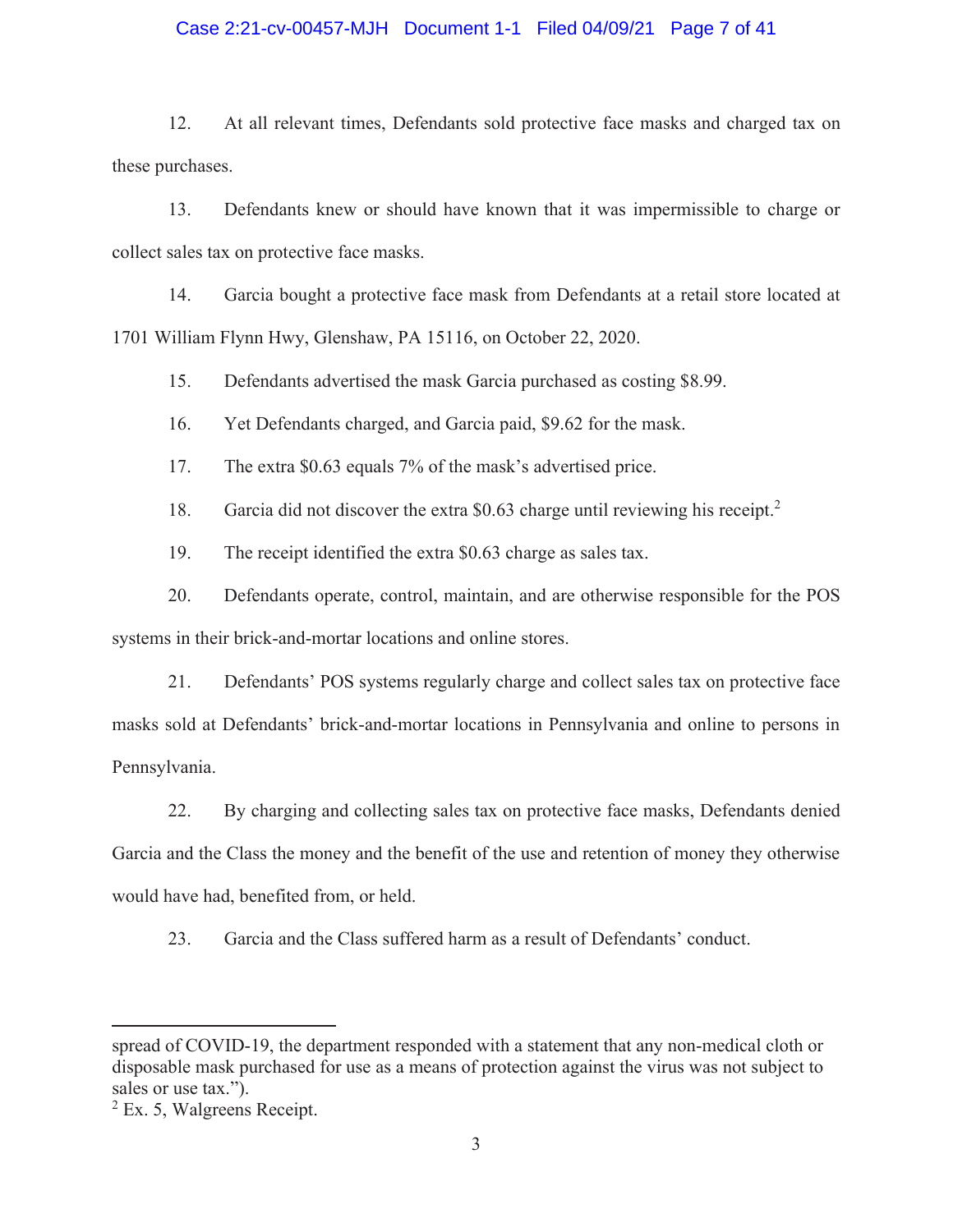## **CLASS ACTION ALLEGATIONS**

24. Garcia brings this action individually and on behalf of all others similarly situated under Rules 1702, 1708, and 1709 of the Pennsylvania Rules of Civil Procedure.

 $25<sub>1</sub>$ Garcia seeks to certify the following Class: "All persons who purchased a protective face mask or face covering from Defendants at a retail store in Pennsylvania, or from Defendants over the internet and arranged for delivery of the protective face mask into Pennsylvania, and who were charged an amount purporting to represent sales tax on that purchase since March 6, 2020."

26. Garcia reserves the right to expand, narrow, or otherwise modify the Class as the litigation continues and discovery proceeds.

27. Pa. R. Civ. P. 1702(1),  $1708(a)(2)$ : The Class is so numerous that joinder of its Class Members is impracticable. The United States Census Bureau estimates there are 12,801,989 individuals residing in Pennsylvania as of July 1, 2019.<sup>3</sup> All of these individuals have been ordered to wear protective face masks or face coverings to prevent the spread of COVID-19 since at least April 15, 2020.<sup>4</sup> Given Pennsylvania's population, orders requiring Pennsylvania residents to wear protective face masks in public, and the size of Defendants' businesses, which operate brick-andmortar retail locations in Pennsylvania and online stores that sell protective face masks or face coverings into Pennsylvania, there likely are hundreds or thousands of Members of the Class. Since each of the claims of the Class Members is substantially identical, and the Class Members request

 $\mathfrak{Z}$ U.S. Census *OuickFacts* Bureau, Pennsylvania, available at https://www.census.gov/quickfacts/PA (last accessed Mar. 4, 2021).

 $4$  Ex. 6, Pennsylvania Dept. of Health, *Order of the Secretary of the Pennsylvania Dept. of Health* Directing Public Health Safety Measures for Businesses Permitted to Maintain In-person Operations, p. 5 (April 15, 2020); Ex. 7, Pennsylvania Dept. of Health, Order of Pennsylvania Dept. of Health Requiring Universal Face Coverings, Section 2 (July 1, 2020).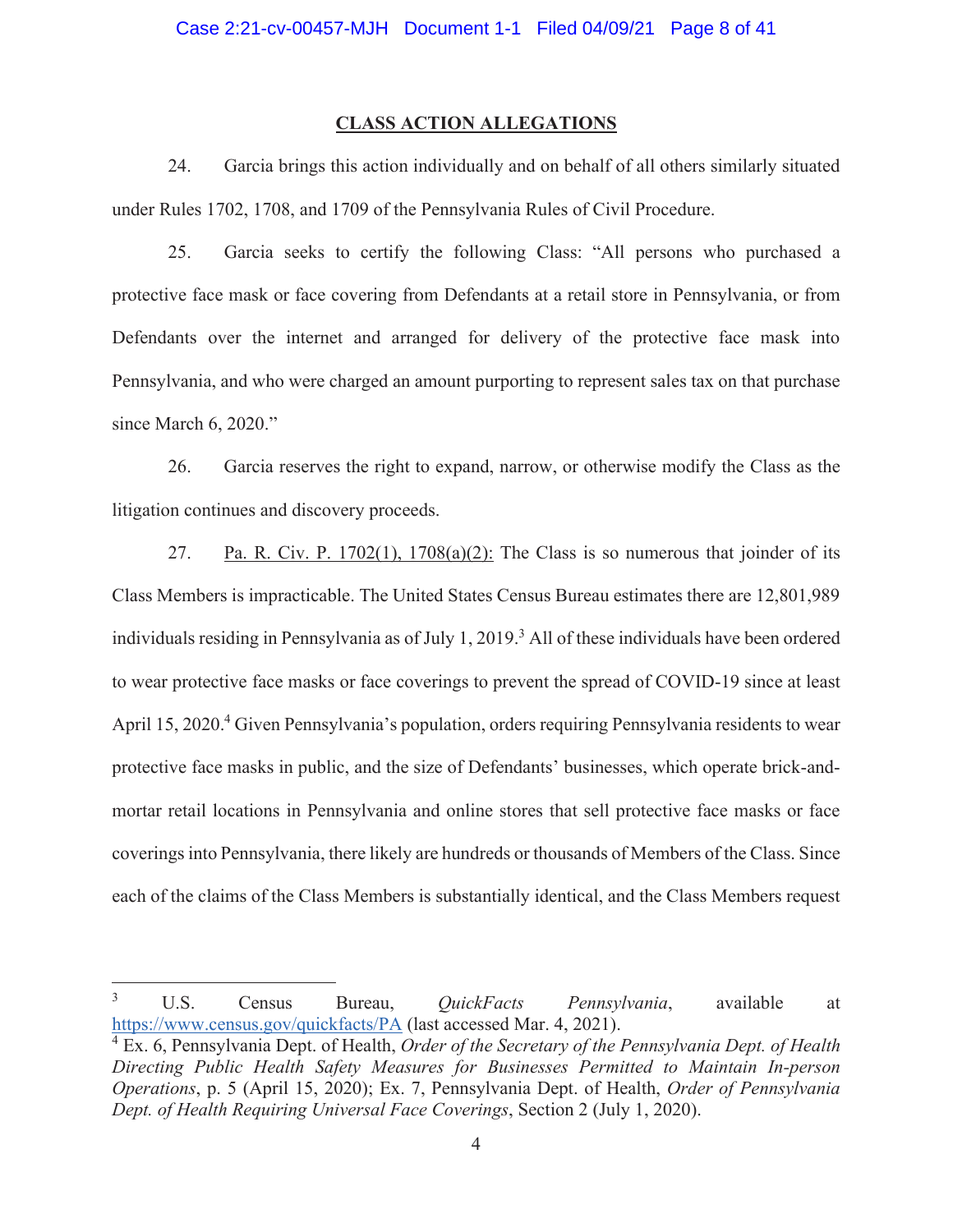## Case 2:21-cv-00457-MJH Document 1-1 Filed 04/09/21 Page 9 of 41

substantially similar relief, centralizing the Class Members' claims in a single proceeding likely is the most manageable litigation method available.

28. Pa. R. Civ. P. 1702(2), 1708(a)(1): Garcia and each Member of the Class share numerous common questions of law and fact that will drive the resolution of the litigation and predominate over any individual issues. For example, there is a single common answer to the question of whether Defendants violated the UTPCPL by charging Class Members 7% or more than the advertised price for protective face masks. The answer to this question is the same for Garcia and each Member of the Class, and Garcia and each Member of the Class require the same proof to answer this question. This question, and other common questions of law and fact, predominate over any individual issues.

29. Pa. R. Civ. P. 1702(3): Garcia's claims are typical of the claims of each Member of the Class because the claims are based on the same legal theories and arise from the same conduct.

30. Pa. R. Civ. P. 1702(4), 1709: Garcia is an adequate representative of each Member of the Class because the interests of Garcia and each Member of the Class align. Garcia will fairly, adequately, and vigorously represent and protect the interests of each Member of the Class and has no interest antagonistic to any Member of the Class. Garcia retained counsel who are competent and experienced in the prosecution of class action litigation generally and UTPCPL litigation specifically. Garcia has or can acquire adequate financial resources to assure that the interests of each Member of the Class will not be harmed.

31. Pa. R. Civ. P.  $1708(a)(3)$ , (6), (7): Given the complexity and nature of the issues presented and the relief requested, the expense and time necessary to obtain such relief, and the anticipated recovery and relief that Garcia and each Member of the Class may obtain, the class action mechanism is by far the preferred and most efficient litigation mechanism to adjudicate the

5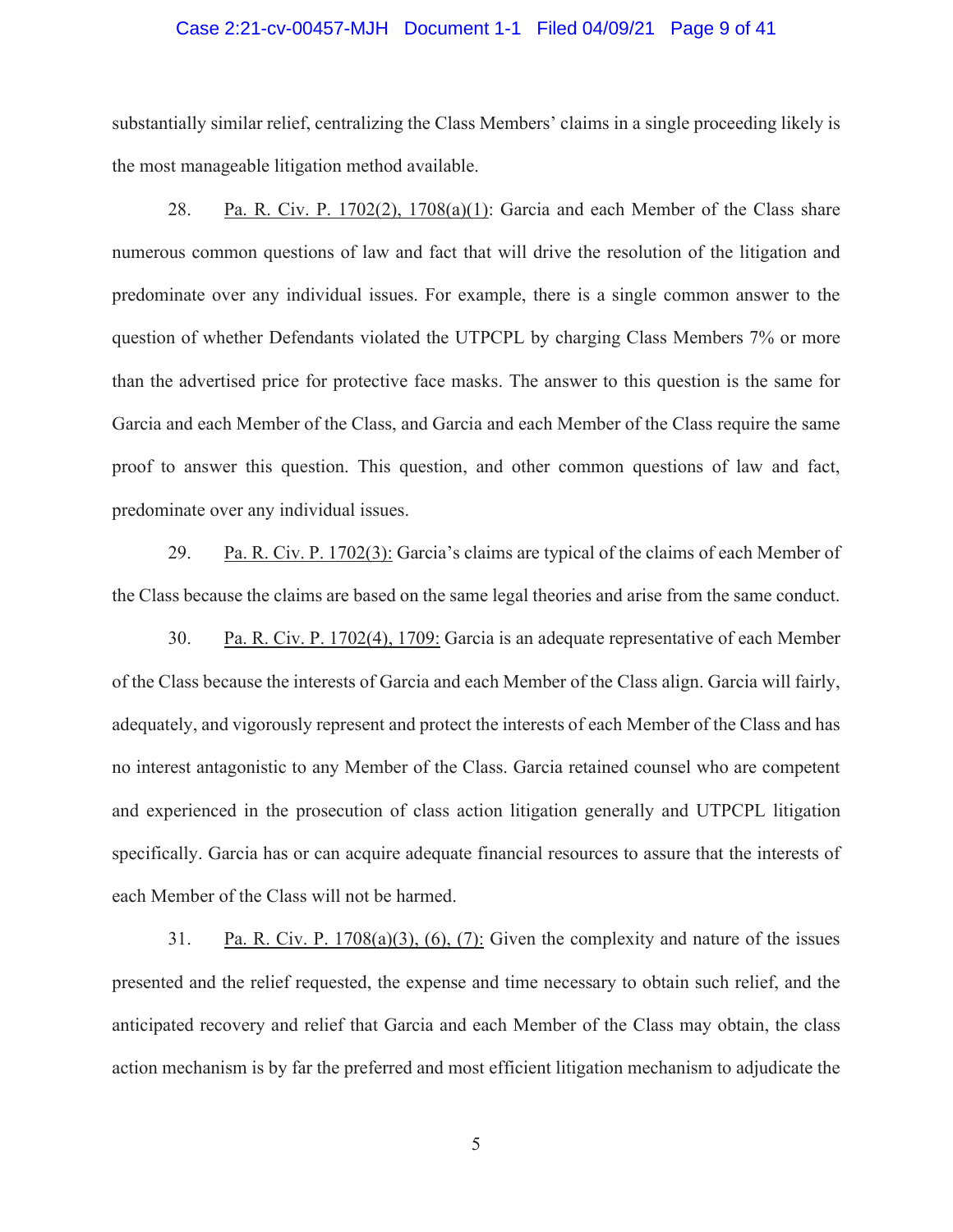## Case 2:21-cv-00457-MJH Document 1-1 Filed 04/09/21 Page 10 of 41

claims of Garcia and each Member of the Class. Additionally, requiring Garcia and each Member of the Class to file individual actions would impose a crushing burden on the court system. Class treatment presents far fewer management difficulties and provides benefits of a single adjudication and economies of scale.

32. Pa. R. Civ. P.  $1708(a)(4)$ : Based on the knowledge of Garcia and undersigned counsel, there are no similar cases currently pending against Defendants. However, there are similar actions pending in this court against other parties. See Garcia v. American Eagle Outfitters, Inc., et al., GD-20-11057.

33. Pa. R. Civ. P.  $1708(a)(5)$ : This forum is appropriate for this litigation, as Defendants regularly conduct business in this County and all or part of the claims arose in this County.

## **COUNT I Violation of the Unfair Trade Practices and Consumer Protection Law** 73 Pa. Stat. § 201-1, et seq.

34. This claim is brought individually and on behalf of the Class.

35. Garcia and Defendants are persons, the protective face masks are goods purchased for personal, family, and/or household use, and Defendants' conduct described herein is trade or commerce under the UTPCPL. 73 Pa. Stat. § 201-2(2)-(3), 201-9.2.

36. Defendants' conduct described herein constitutes unfair methods of competition and unfair or deceptive acts or practices under the UTPCPL because: i) Defendants represented that goods have characteristics they do not have; ii) Defendants advertised goods with intent not to sell them as advertised; and iii) Defendants engaged in fraudulent or deceptive conduct which created a likelihood of confusion or misunderstanding. 73 P.S. § 201-2(4)(v), (ix), (xxi).

37. Defendants' use of unfair methods of competition and unfair or deceptive acts or practices in the conduct of trade or commerce violates 73 P.S.  $\S 201-3$ .

6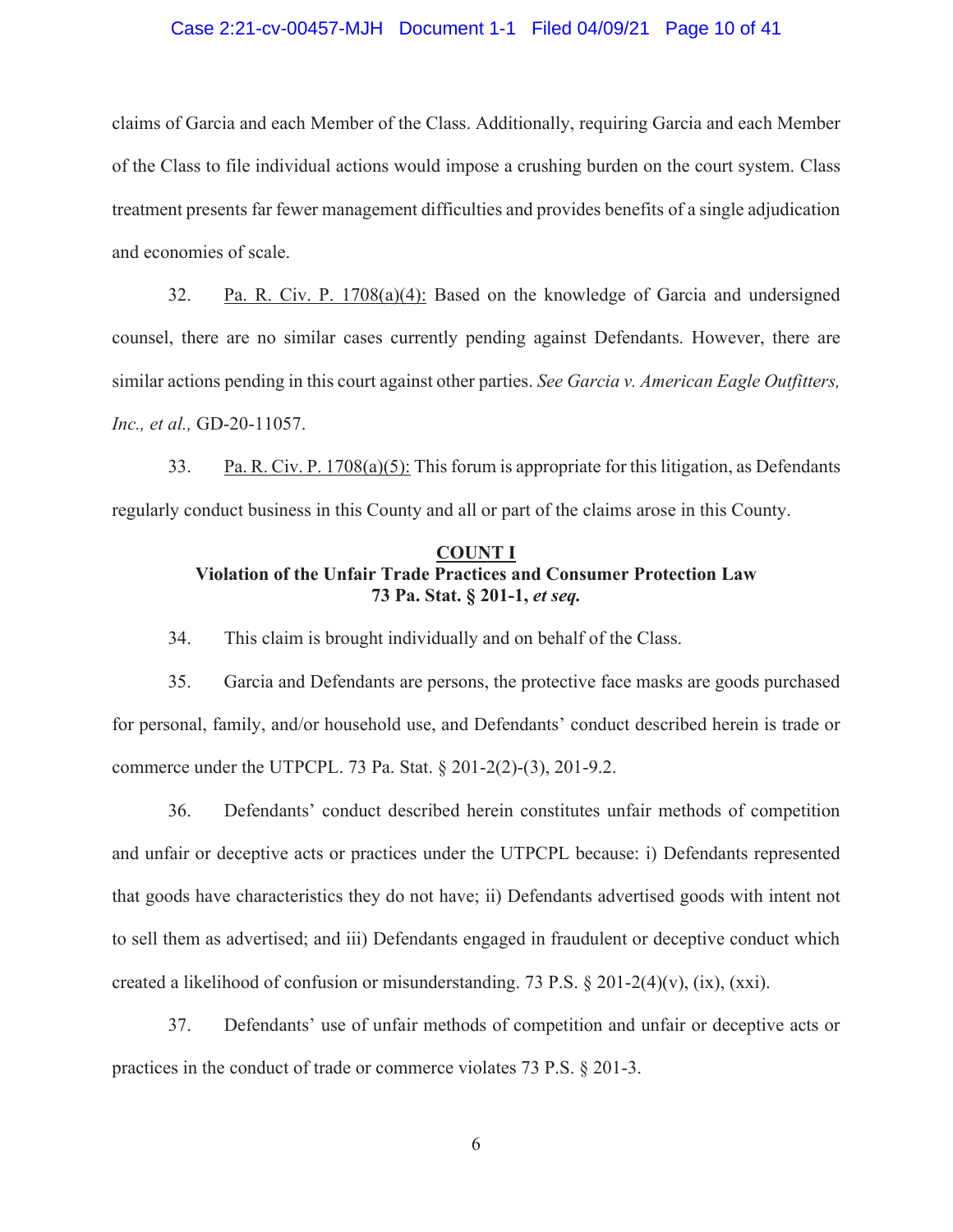38. Garcia and the Class Members lost money or property as a result of Defendants'

violations and therefore are entitled to one hundred dollars (\$100) per violation under 73 P.S. 201-

9.2, as well as reasonable costs and attorneys' fees and such additional relief the Court deems necessary and proper.

# **JURY TRIAL DEMANDED**

Garcia requests a jury trial on all claims so triable.

# **PRAYER FOR RELIEF**

WHEREFORE, Garcia prays for the following relief:

- An order certifying the proposed Class, appointing Garcia as a. representative of the proposed Class, and appointing undersigned counsel as counsel for the proposed Class;
- $\mathbf{b}$ . An order awarding one hundred dollars (\$100.00) per violation of the UTPCPL, and not a refund of the overcharges that Defendants misrepresented as sales tax;
- An order awarding attorneys' fees and costs; and c.
- $d_{\cdot}$ An order awarding all other relief that is just, equitable and appropriate.

Respectfully Submitted,

Dated: March 9, 2021

/s/ Kevin W. Tucker

Kevin W. Tucker (He/Him/His) Pa. No. 312144 Kevin J. Abramowicz Pa. No. 320659 EAST END TRIAL GROUP LLC 6901 Lynn Way, Suite 215 Pittsburgh, PA 15208 Tel. (412) 877-5220 Fax. (412) 626-7101 ktucker@eastendtrialgroup.com kabramowicz@eastendtrialgroup.com